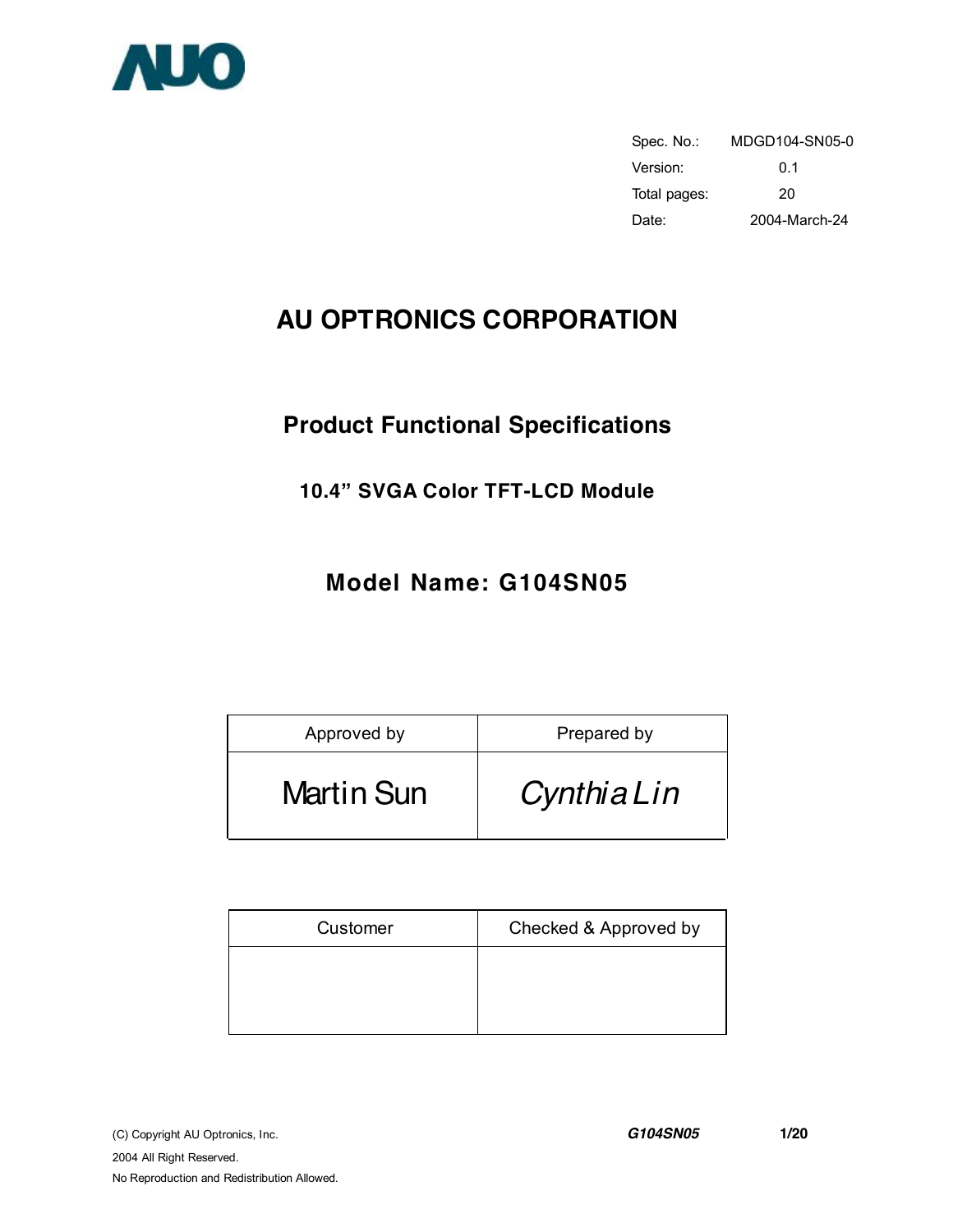

*Version: 0.1 Total Pages: 20 Date: 2004/03/24*

**Product Functional Specification** 

**10.4 inch SVGA Color TFT LCD Module Model Name: G104SN05** 

**(u ) Preliminary Specification**

 **( ) Final Specification**

**Note: This Specification is subject to change without notice.**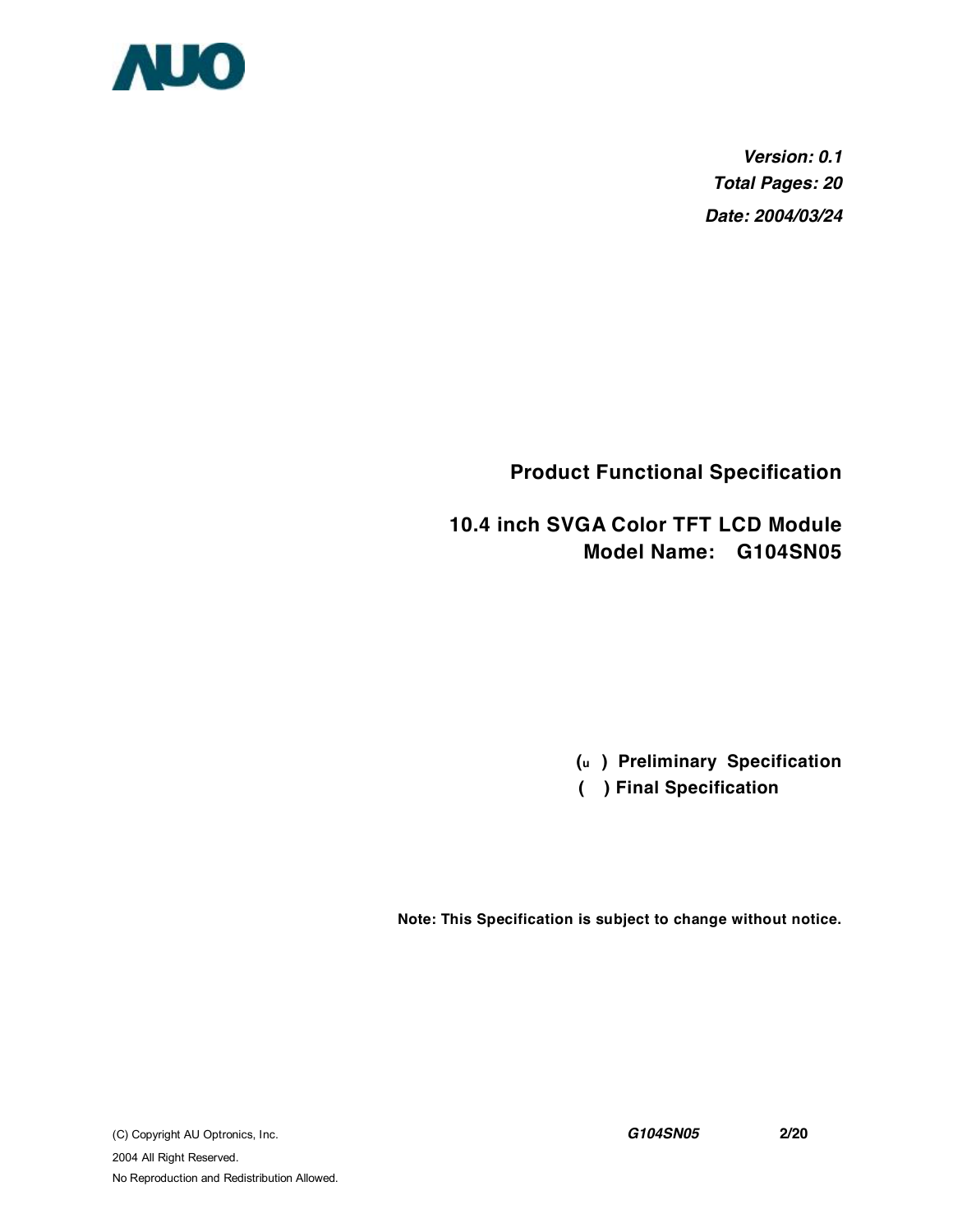

# Record of Revision

| Version | <b>Revise Date</b> | Page | <b>Old Description</b> | <b>New Description</b> | Remark |
|---------|--------------------|------|------------------------|------------------------|--------|
|         | 24/March/2004      | 20   | <b>First draft</b>     | First draft            |        |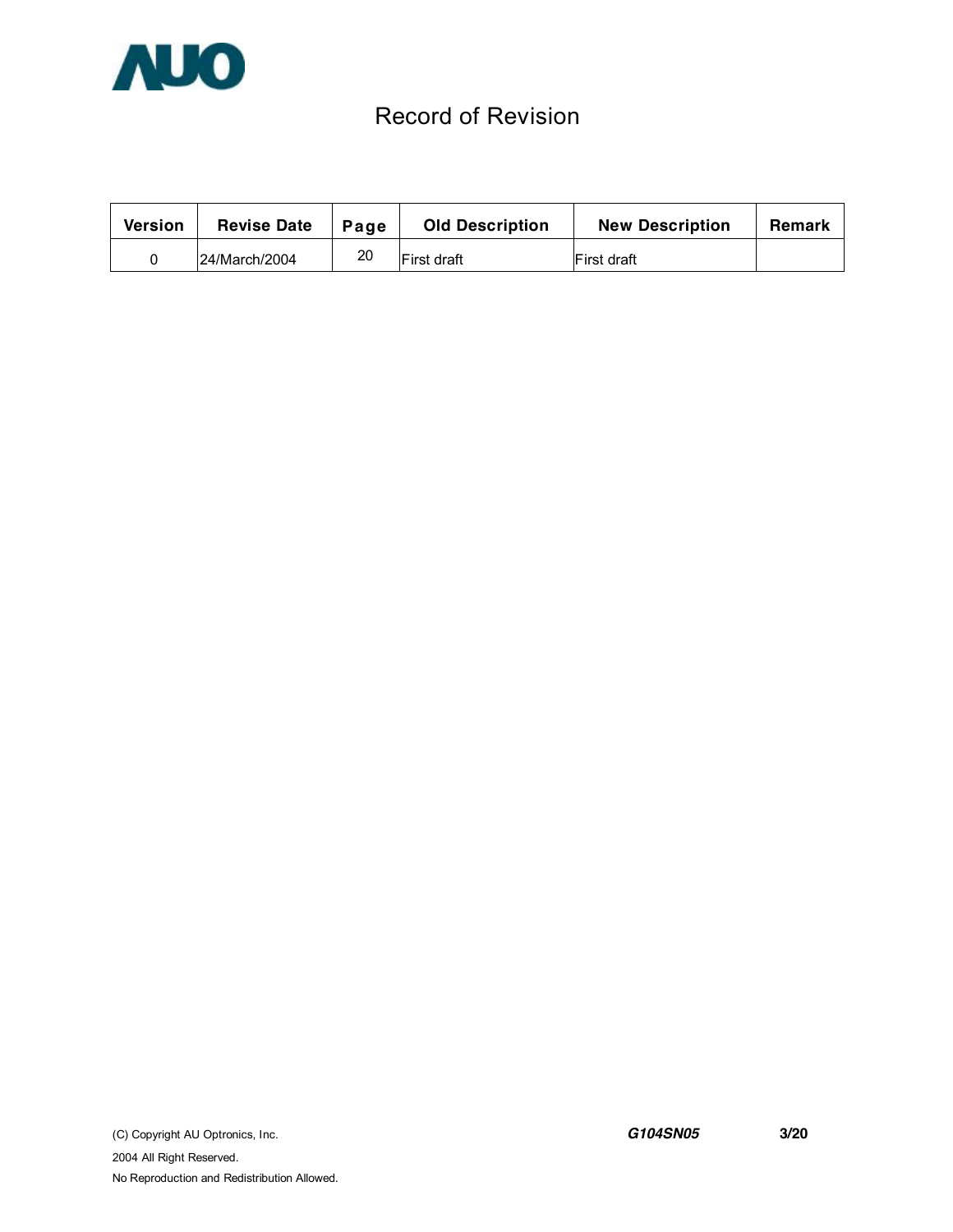

| <b>Contents:</b> |            |
|------------------|------------|
|                  |            |
|                  |            |
|                  |            |
|                  |            |
|                  |            |
|                  |            |
|                  |            |
|                  |            |
|                  |            |
|                  |            |
|                  | <b>P13</b> |
|                  |            |
|                  |            |
|                  |            |
|                  |            |
| Appendix:        |            |
|                  | <b>P18</b> |
|                  |            |
|                  |            |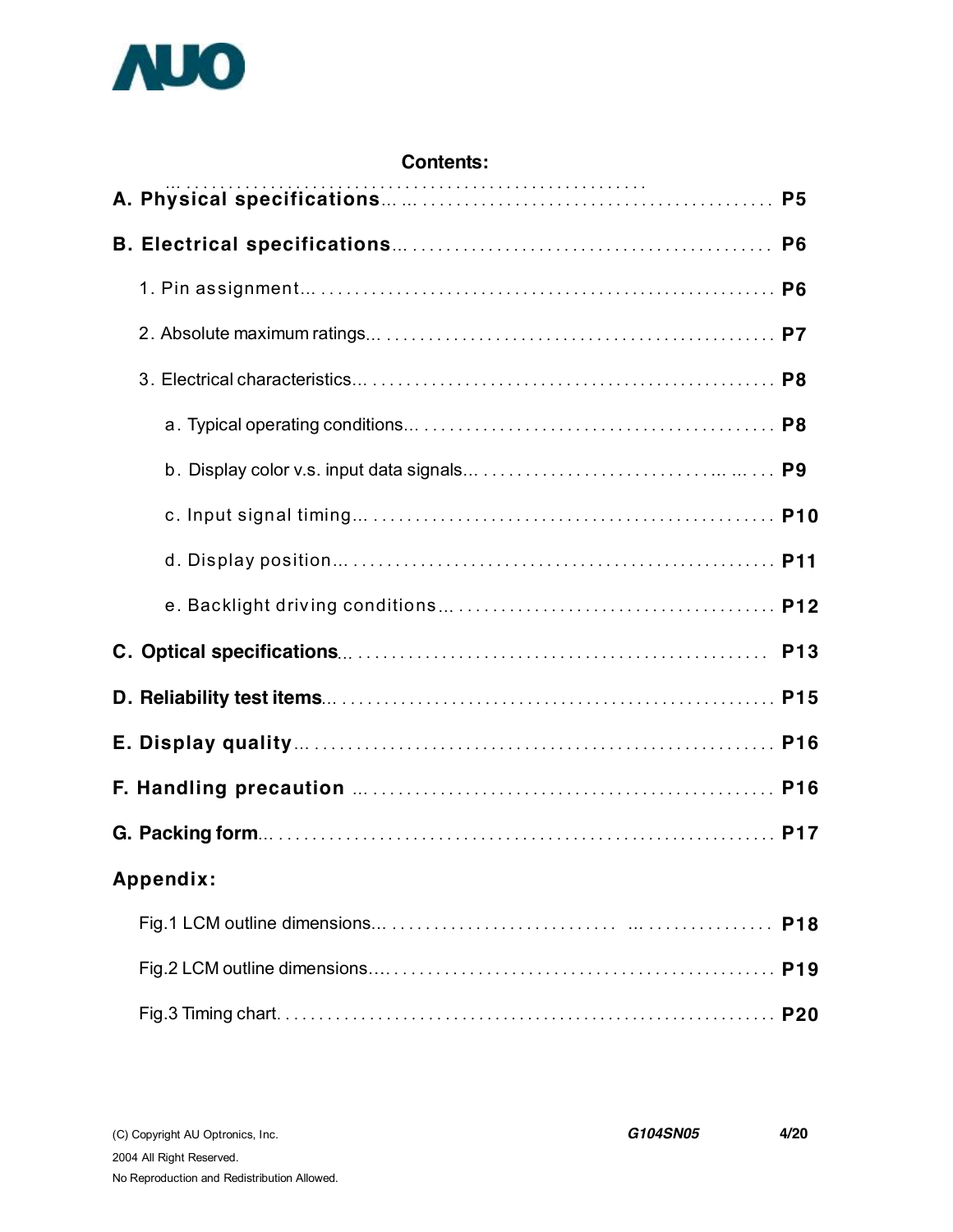

# **A. Physical specifications**

| NO.            | <b>Item</b>                | <b>Specification</b>             | Remark |
|----------------|----------------------------|----------------------------------|--------|
|                | Display resolution (pixel) | 800(H)×600(V)                    |        |
| $\overline{2}$ | Active area (mm)           | $ 211.2(H)\times 158.4(V) $      |        |
| 3              | Screen size (inch)         | 10.4(Diagonal)                   |        |
| 4              | Pixel pitch (mm)           | $ 0.264(H)\times 0.264(V) $      |        |
| 5              | Color configuration        | R. G. B. Vertical stripe         |        |
| 6              | Overall dimension (mm)     | 243.0(W)×184.0(H)×27.2(D) (typ.) | Note 1 |
|                | Weight (g)                 | 530 ±10                          |        |

Note 1: Refer to Fig. 1. & 2.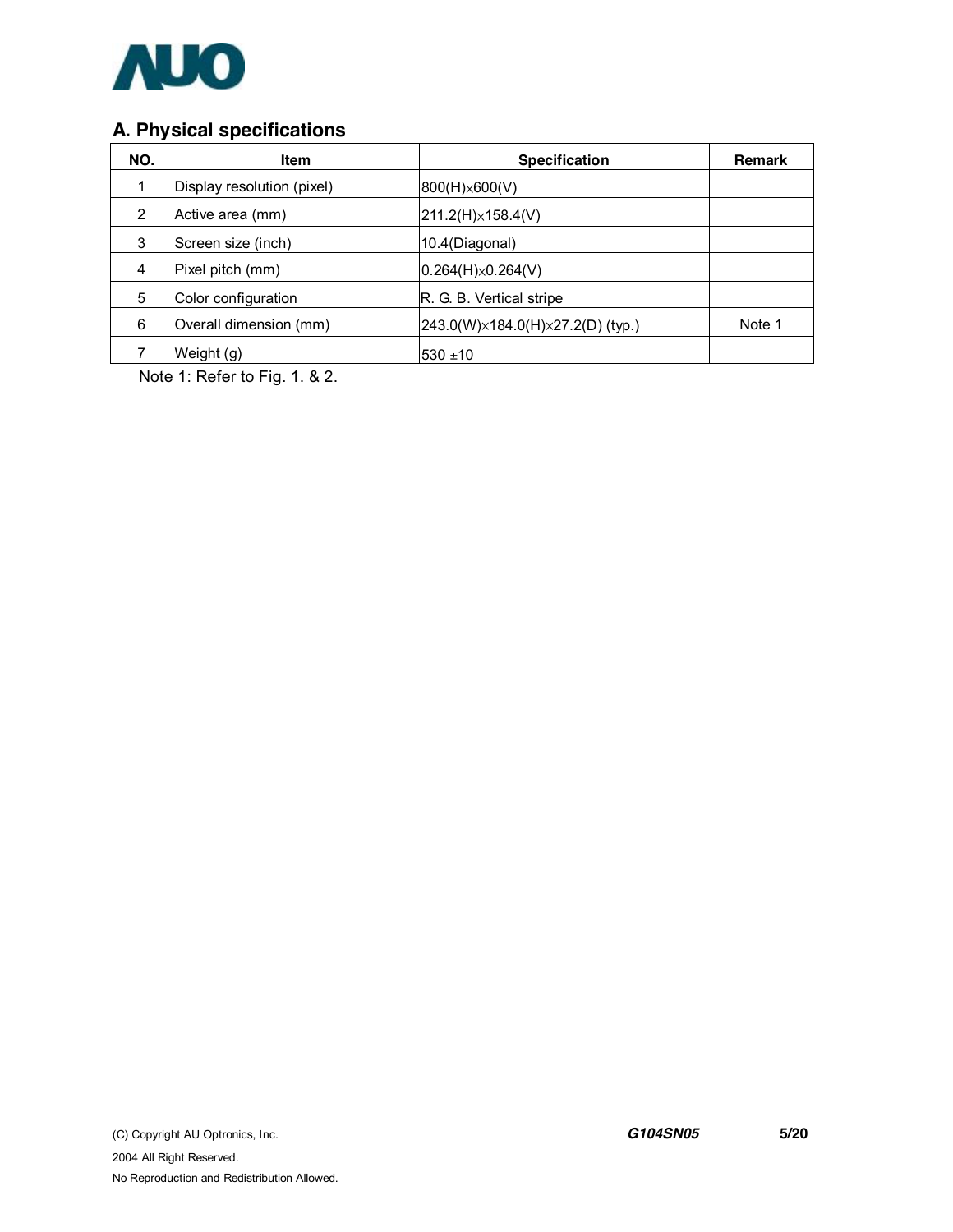

# **B. Electrical specifications**

#### 1. Pin assignment

#### **(1) Input signal interface**

|                | Symbol              | <b>Function</b>                | Etc. |
|----------------|---------------------|--------------------------------|------|
| 1              | $V_{CC}$            | +3.3 V power supply            |      |
| $\overline{2}$ | $V_{\rm CC}$        | +3.3 V power supply            |      |
| 3              | <b>GND</b>          | Ground                         |      |
| 4              | <b>GND</b>          | Ground                         |      |
| 5              | RxIN <sub>0</sub> - | LVDS receiver signal channel 0 |      |
| 6              | RxIN0+              |                                |      |
| $\overline{7}$ | <b>GND</b>          | Ground                         |      |
| 8              | RxIN1-              | LVDS receiver signal channel 1 |      |
| 9              | RxIN1+              |                                |      |
| 10             | <b>GND</b>          | Ground                         |      |
| 11             | RxIN2-              | LVDS receiver signal channel 2 |      |
| 12             | RxIN2+              |                                |      |
| 13             | <b>GND</b>          | Ground                         |      |
| 14             | CKIN-               | LVDS receiver signal clock     |      |
| 15             | CKIN+               |                                |      |
| 16             | <b>GND</b>          | Ground                         |      |
| 17             | <b>NC</b>           | No Connection                  |      |
| 18             | <b>NC</b>           | No Connection                  |      |
| 19             | <b>GND</b>          | Ground                         |      |
| 20             | <b>GND</b>          | Ground                         |      |

CN1 (20P) connector: HRS DF 19K-20P-1H or compatible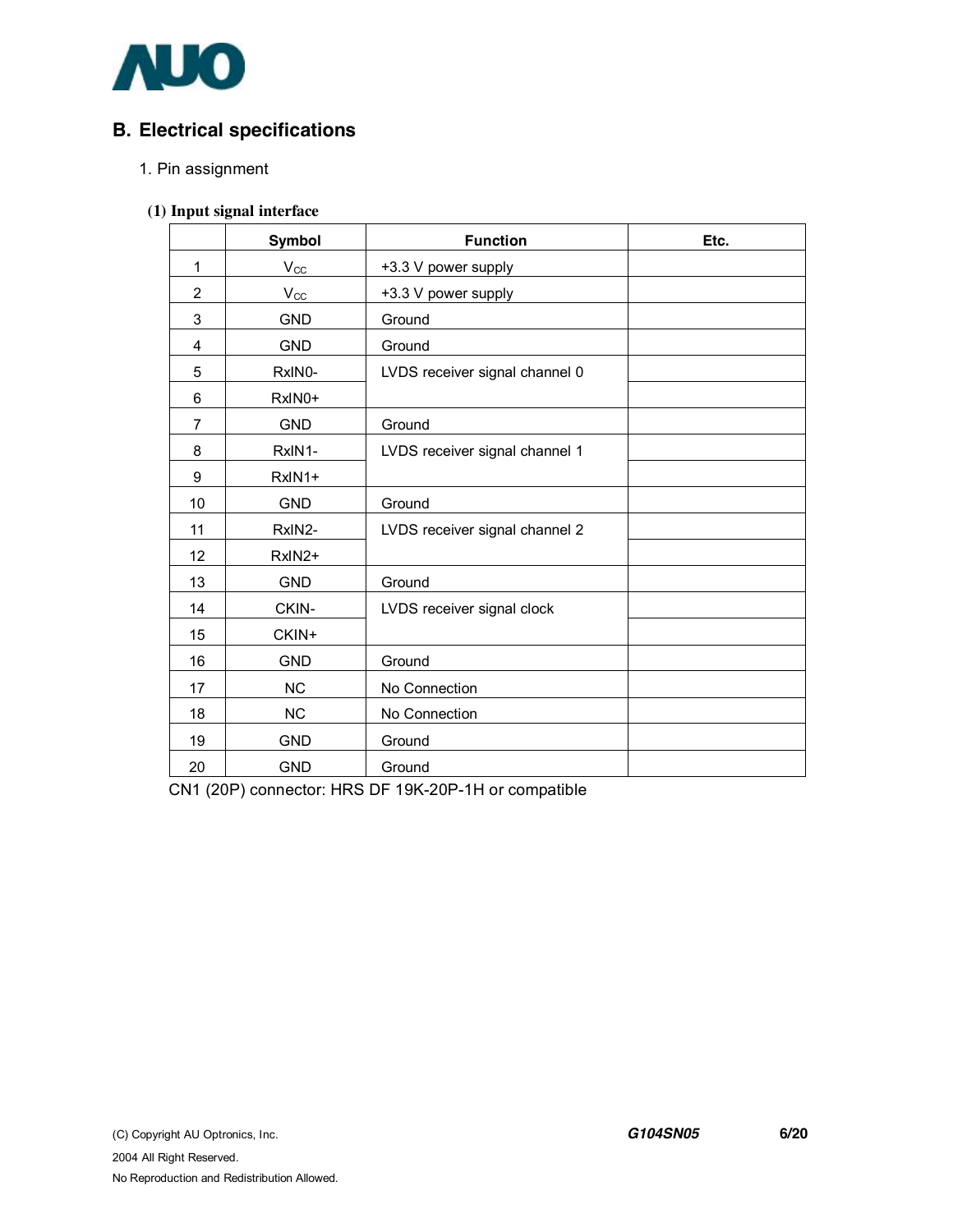

|                   | Symbol         | <b>Function</b>  |                          |  |  |
|-------------------|----------------|------------------|--------------------------|--|--|
| TxIN <sub>0</sub> | R <sub>0</sub> | Red data (LSB)   |                          |  |  |
| TxIN1             | R1             | Red data         |                          |  |  |
| TxIN <sub>2</sub> | R <sub>2</sub> | Red data         |                          |  |  |
| TxIN3             | R <sub>3</sub> | Red data         | 6 bit red display data   |  |  |
| TxIN4             | R <sub>4</sub> | Red data         |                          |  |  |
| TxIN <sub>5</sub> | R <sub>5</sub> | Red data (MSB)   |                          |  |  |
| TxIN <sub>6</sub> | G <sub>0</sub> | Green data (LSB) |                          |  |  |
| TxIN7             | G <sub>1</sub> | Green data       |                          |  |  |
| TxIN <sub>8</sub> | G <sub>2</sub> | Green data       |                          |  |  |
| TxIN9             | G <sub>3</sub> | Green data       | 6 bit green display data |  |  |
| TxIN10            | G4             | Green data       |                          |  |  |
| TxIN11            | G <sub>5</sub> | Green data (MSB) |                          |  |  |
| TxIN12            | B <sub>0</sub> | Blue data (LSB)  |                          |  |  |
| TxIN13            | <b>B1</b>      | Blue data        |                          |  |  |
| TxIN14            | B <sub>2</sub> | Blue data        |                          |  |  |
| TxIN15            | B <sub>3</sub> | Blue data        | 6 bits blue display data |  |  |
| TxIN16            | <b>B4</b>      | Blue data        |                          |  |  |
| TxIN17            | B <sub>5</sub> | Blue data (MSB)  |                          |  |  |
| TxIN18            | <b>Hs</b>      | Horizontal sync. |                          |  |  |
| TxIN19            | Vs             | Vertical sync.   |                          |  |  |
| TxIN20            | DE             | Data enable      |                          |  |  |
| <b>TxCLKIN</b>    | <b>CLK</b>     | Clock            | Dot clock                |  |  |

#### **(2) LVDS transmitter/receiver signal mapping**

#### 2. Absolute maximum ratings (GND = 0 V)

| <b>Parameter</b>      | Symbol                              |        | <b>Values</b>     | Unit     | <b>Remark</b>     |
|-----------------------|-------------------------------------|--------|-------------------|----------|-------------------|
|                       |                                     | Min.   | Max.              |          |                   |
| Power voltage         | $V_{\rm CC}$                        | $-0.3$ | 4                 | $V_{DC}$ | At 25 $\degree$ C |
| Input signal voltage  | $\mathsf{V}_{\mathsf{L}\mathsf{H}}$ | $-0.3$ | $V_{\rm CC}$ +0.3 | $V_{DC}$ | At 25 $\degree$ C |
| Operating temperature | Top                                 | 0      | $+50$             | °C       | Note 1            |
| Storage temperature   | ${\sf T}_{\texttt{ST}}$             | -20    | $+60$             | °C       | Note 1            |

Note 1:The relative humidity must not exceed 90% non-condensing at temperatures of 40℃ or less. At temperatures greater than 40℃, the wet bulb temperature must not exceed 39 ℃. When operate at low temperatures, the brightness of CCFL will drop and the lifetime of CCFL will be reduced.

Note 2:The unit should not be exposed to corrosive chemicals.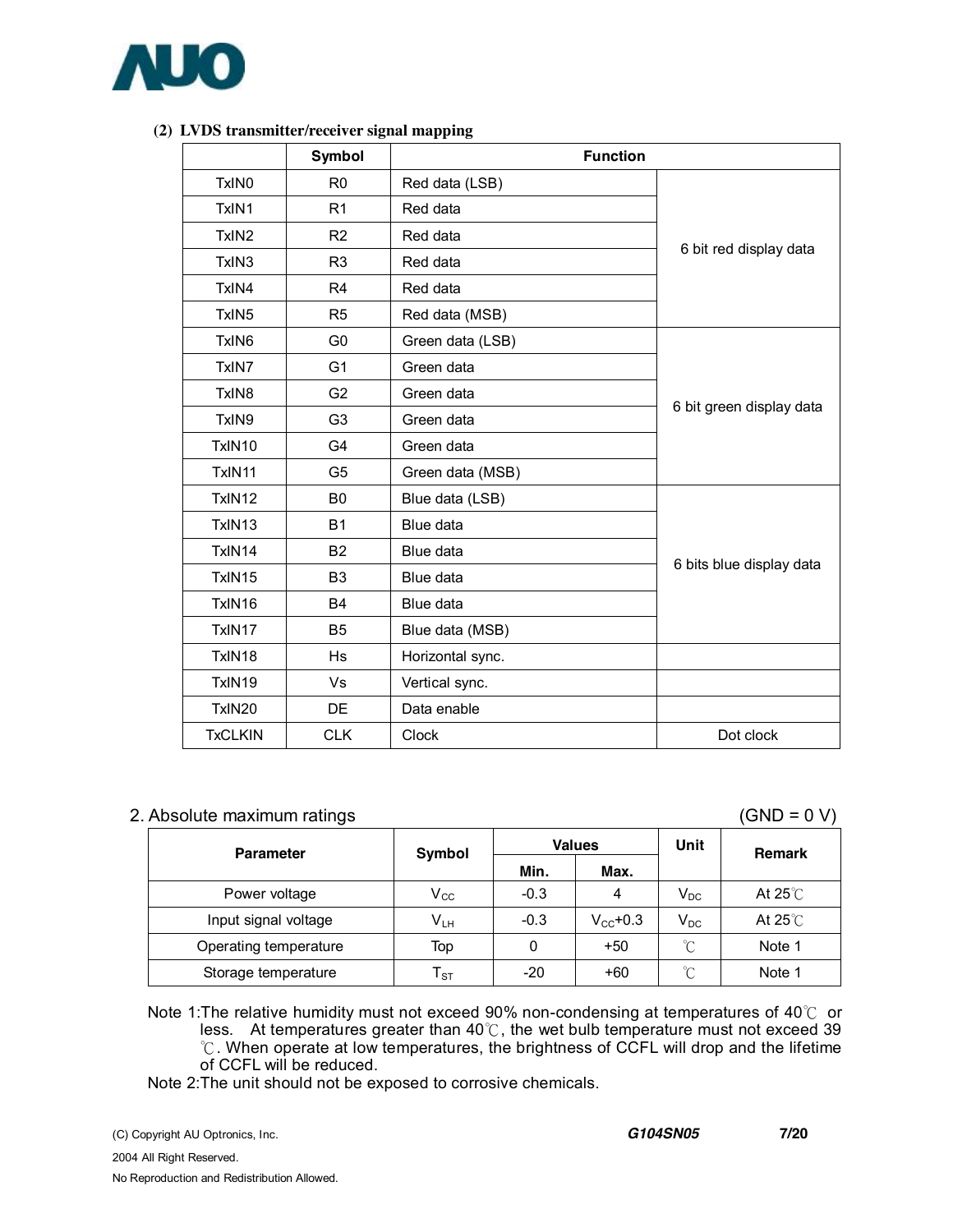

### 3. Electrical characteristics

#### a. Typical operating conditions

|                      | <b>Item</b>    | Symbol                     | Min.                     | Typ.  | Max.         | Unit   | <b>Remark</b> |
|----------------------|----------------|----------------------------|--------------------------|-------|--------------|--------|---------------|
| Power                | Input voltage  | $V_{\rm CC}$               | 3.0                      | 3.3   | 3.6          | V      |               |
| supply               | Current        | Ι <sub>Α</sub>             | 243.7                    | 242   | 245.2        | mArms  |               |
| voltage              | consumption    | l <sub>B</sub>             | 255.4                    | 252.1 | 253.5        | mArms  | Note 1        |
|                      | Inrush current | <b>RUSH</b>                | $\overline{\phantom{0}}$ | -     | 1500         | mApeak | Note 2        |
| Internal<br>logic    | Low voltage    | $V_{IL}$                   | 0                        | -     | $0.3 V_{CC}$ |        |               |
|                      | High voltage   | $V_{\mathbb{H}}$           | $0.7V_{CC}$              | -     | $V_{\rm CC}$ |        |               |
| Power ripple voltage |                | $\mathsf{V}_{\mathsf{RP}}$ |                          |       | 100          | mVp-p  |               |

Note 1:Effective value (mArms) at  $V_{\text{cc}}$  = 3.3 V/25℃.



Apply the lamp voltage within the LCD operating range. When the backlight turns on before the LCD operation or the LCD turns off before the backlight turns off, the display may momentarily become abnormal.

(C) Copyright AU Optronics, Inc. *G104SN05* **8/20**

2004 All Right Reserved. No Reproduction and Redistribution Allowed.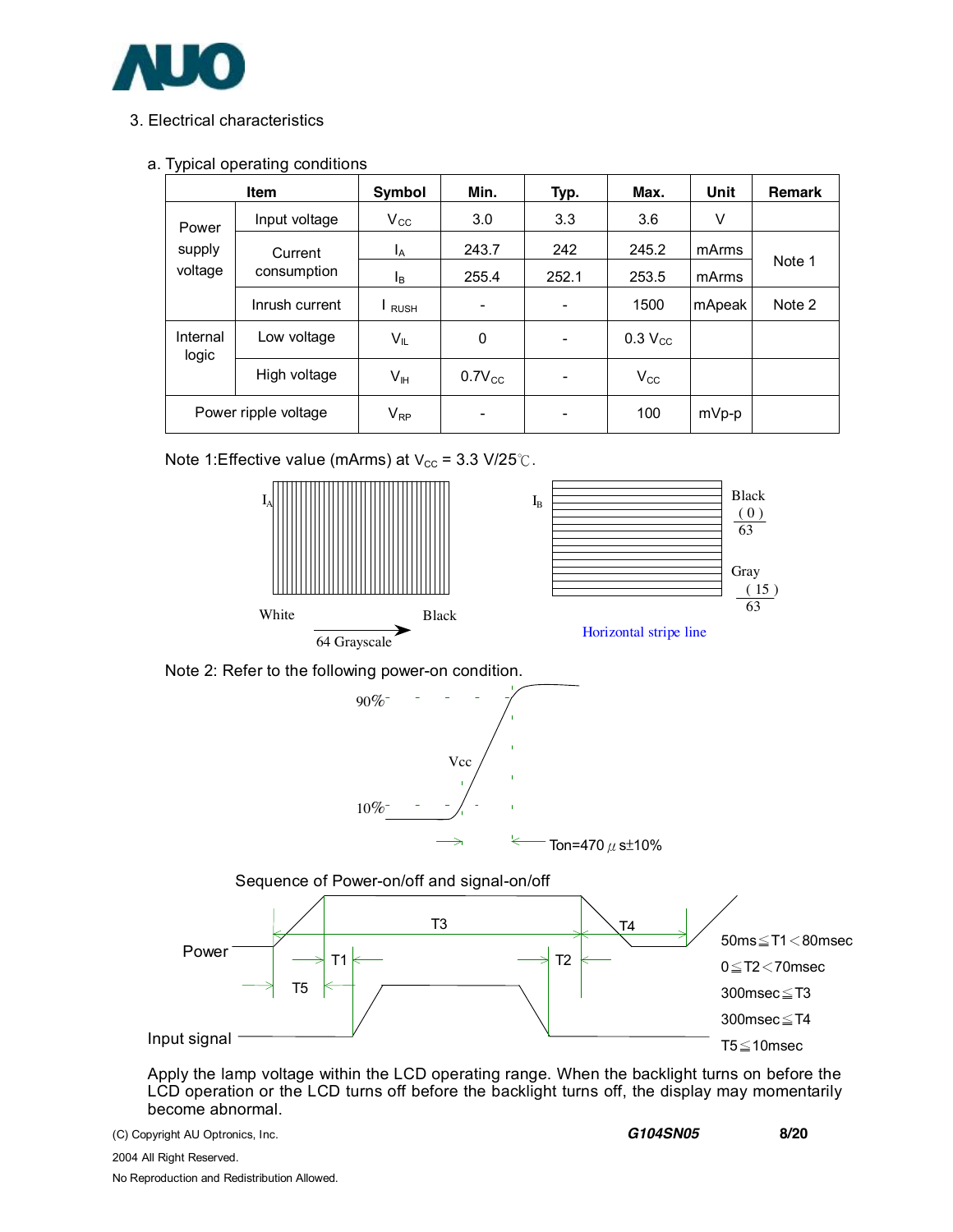

### Caution

The above on/off sequence should be applied to avoid abnormal function in the display. In case of handling:

Make sure to turn off the power when you plug the cable into the input connector or pull the cable out of the connector.

| Display colors |              |                |                |                |                          |                  |                 |                |             |             |                  |                  | Data signal (0: Low level, 1: High level) |                |                         |                |                |             |                |
|----------------|--------------|----------------|----------------|----------------|--------------------------|------------------|-----------------|----------------|-------------|-------------|------------------|------------------|-------------------------------------------|----------------|-------------------------|----------------|----------------|-------------|----------------|
|                |              | R <sub>5</sub> | R <sub>4</sub> | R <sub>3</sub> | R2                       | R1               | R <sub>0</sub>  | G <sub>5</sub> | G4          | G3          | G2 G1            |                  | G <sub>0</sub>                            | B <sub>5</sub> | <b>B4</b>               | B <sub>3</sub> | B <sub>2</sub> | <b>B1</b>   | B <sub>0</sub> |
|                | <b>Black</b> | $\mathbf 0$    | $\mathbf 0$    | $\pmb{0}$      | $\pmb{0}$                | 0                | 0               | 0              | $\pmb{0}$   | $\mathbf 0$ | 0                | $\pmb{0}$        | $\mathbf 0$                               | $\mathbf 0$    | $\pmb{0}$               | 0              | $\mathbf 0$    | $\mathbf 0$ | 0              |
|                | <b>Blue</b>  | 0              | 0              | 0              | $\mathbf 0$              | 0                | 0               | 0              | 0           | 0           | 0                | $\mathbf 0$      | $\mathbf 0$                               | 1              | 1                       | 1              | 1              | 1           | 1              |
|                | Red          | 1              | 1              | 1              | 1                        | 1                | 1               | 0              | 0           | $\mathbf 0$ | 0                | 0                | 0                                         | 0              | $\mathbf 0$             | 0              | 0              | $\mathbf 0$ | $\mathbf 0$    |
| Basic          | Magenta      | 1              | 1              | 1              | 1                        | 1                | 1               | 0              | 0           | $\mathbf 0$ | 0                | 0                | 0                                         | 1              | 1                       | 1              | 1              | 1           | $\mathbf 1$    |
| colors         | Green        | 0              | 0              | 0              | $\mathbf 0$              | $\mathbf 0$      | $\pmb{0}$       | 1              | 1           | 1           | 1                | 1                | 1                                         | 0              | $\mathbf 0$             | 0              | 0              | $\mathbf 0$ | $\mathbf 0$    |
|                | Cyan         | 0              | 0              | 0              | $\mathbf 0$              | 0                | $\pmb{0}$       | 1              | 1           | 1           | 1                | 1                | 1                                         | 1              | 1                       | 1              | 1              | 1           | 1              |
|                | Yellow       | 1              | 1              | 1              | 1                        | 1                | 1               | 1              | 1           | 1           | 1                | 1                | 1                                         | 0              | $\mathbf 0$             | 0              | 0              | $\mathbf 0$ | 0              |
|                | White        | 1              | 1              | 1              | 1                        | 1                | 1               | 1              | 1           | 1           | 1                | 1                | 1                                         | 1              | 1                       | 1              | 1              | 1           | 1              |
|                | <b>Black</b> | $\mathbf 0$    | $\mathbf 0$    | $\overline{0}$ | $\mathbf 0$              | $\mathbf 0$      | $\mathbf 0$     | $\mathbf 0$    | $\mathbf 0$ | $\mathbf 0$ | $\overline{0}$   | $\mathbf 0$      | $\mathbf 0$                               | $\mathbf 0$    | $\mathbf 0$             | $\overline{0}$ | $\mathbf 0$    | $\mathbf 0$ | $\mathbf 0$    |
|                |              | 0              | $\mathbf 0$    | 0              | $\mathbf 0$              | $\mathbf 0$      | 1               | $\pmb{0}$      | 0           | $\mathbf 0$ | 0                | $\pmb{0}$        | $\mathbf 0$                               | $\mathbf 0$    | $\mathbf 0$             | 0              | $\pmb{0}$      | $\pmb{0}$   | 0              |
|                | Dark         | 0              | 0              | 0              | $\mathbf 0$              | 1                | 0               | 0              | 0           | 0           | 0                | $\mathbf 0$      | 0                                         | 0              | 0                       | 0              | 0              | $\mathbf 0$ | $\pmb{0}$      |
| Red            |              |                |                |                |                          |                  |                 |                |             |             |                  |                  |                                           |                |                         |                |                |             |                |
| grayscale      |              |                |                |                |                          |                  |                 |                |             |             |                  |                  |                                           |                |                         |                |                |             |                |
|                | bright       |                |                |                |                          |                  |                 |                |             |             |                  |                  |                                           |                |                         |                |                |             |                |
|                |              | 1              | 1              | 1              | 1                        | 0                | 1               | 0              | 0           | 0           | 0                | $\mathbf 0$      | 0                                         | $\mathbf 0$    | 0                       | 0              | 0              | $\pmb{0}$   | $\mathbf 0$    |
|                |              | 1              | 1              | 1              | 1                        | 1                | 0               | $\mathbf 0$    | $\pmb{0}$   | $\mathbf 0$ | $\mathbf 0$      | $\mathbf 0$      | 0                                         | 0              | 0                       | 0              | $\mathbf 0$    | $\pmb{0}$   | $\pmb{0}$      |
|                | Red          | 1              | 1              | 1              | 1                        | 1                | 1               | 0              | 0           | 0           | 0                | $\mathbf 0$      | 0                                         | 0              | $\mathbf 0$             | 0              | 0              | 0           | $\pmb{0}$      |
|                | <b>Black</b> | $\mathbf 0$    | 0              | $\mathbf 0$    | $\mathbf 0$              | $\mathbf 0$      | 0               | 0              | $\mathbf 0$ | $\mathbf 0$ | 0                | $\mathbf 0$      | $\mathbf 0$                               | $\mathbf 0$    | $\mathbf 0$             | 0              | $\mathbf 0$    | $\mathbf 0$ | $\mathbf 0$    |
|                |              | 0              | $\mathbf 0$    | 0              | $\mathbf 0$              | 0                | 0               | 0              | $\pmb{0}$   | $\mathbf 0$ | $\mathbf 0$      | $\mathbf 0$      | 1                                         | 0              | $\mathbf 0$             | $\mathbf 0$    | $\mathbf 0$    | $\mathsf 0$ | $\pmb{0}$      |
|                | Dark         | 0              | 0              | 0              | $\mathbf 0$              | $\mathbf 0$      | 0               | $\mathbf 0$    | 0           | $\mathbf 0$ | 0                | 1                | 0                                         | 0              | 0                       | 0              | 0              | $\mathbf 0$ | 0              |
| Green          |              |                |                |                |                          |                  |                 |                |             |             |                  |                  |                                           |                |                         |                |                |             |                |
| grayscale      |              |                |                |                |                          |                  |                 |                |             |             |                  |                  |                                           |                |                         |                |                |             |                |
|                | bright       |                |                |                |                          |                  |                 |                |             |             |                  |                  |                                           |                |                         |                |                |             |                |
|                |              | 0              | $\mathbf 0$    | 0              | 0                        | 0                | 0               | 1              | 1           | 1           | 1                | $\mathbf 0$      | 1                                         | 0              | 0                       | 0              | $\mathbf 0$    | $\pmb{0}$   | 0              |
|                |              | 0              | $\mathbf 0$    | $\mathbf 0$    | $\mathbf 0$              | 0                | 0               | 1              | 1<br>1      | 1<br>1      | 1                | 1<br>$\mathbf 1$ | 0<br>$\mathbf 1$                          | 0<br>0         | 0                       | $\mathbf 0$    | $\mathbf 0$    | 0           | 0<br>$\pmb{0}$ |
|                | Green        | 0              | 0              | 0              | 0                        | 0                | 0               | 1              |             |             | 1                |                  |                                           |                | 0                       | 0              | 0              | 0           |                |
|                | <b>Black</b> | $\pmb{0}$      | 0              | $\mathsf 0$    | $\mathbf 0$              | 0                | $\pmb{0}$       | 0              | 0           | 0           | 0                | $\mathbf 0$      | $\mathsf 0$                               | 0              | 0                       | 0              | $\mathbf 0$    | $\pmb{0}$   | $\mathbf 0$    |
|                |              | $\mathbf 0$    | 0              | 0              | $\mathbf 0$              | 0                | $\pmb{0}$       | 0              | $\pmb{0}$   | $\pmb{0}$   | 0                | $\mathbf 0$      | 0                                         | 0              | $\mathbf 0$             | 0              | $\mathbf 0$    | $\pmb{0}$   | 1              |
|                | Dark         | $\mathbf 0$    | $\mathbf 0$    | 0              | $\mathbf 0$              | $\mathbf 0$      | $\mathbf 0$     | $\mathbf 0$    | $\mathbf 0$ | $\mathbf 0$ | 0                | $\mathbf 0$      | 0                                         | 0              | $\mathbf 0$             | 0              | 0              | 1           | $\mathbf 0$    |
| <b>Blue</b>    |              |                |                |                |                          |                  |                 |                |             |             |                  |                  |                                           |                |                         |                |                |             |                |
| grayscale      |              |                |                |                |                          |                  |                 |                |             |             |                  |                  |                                           |                |                         |                |                |             |                |
|                | bright       |                |                |                |                          |                  |                 |                |             |             |                  |                  |                                           |                |                         |                |                |             |                |
|                |              | 0              | $\mathbf 0$    | $\pmb{0}$      | $\pmb{0}$                | 0                | 0               | 0              | 0           | 0           | 0                | $\pmb{0}$        | 0                                         | 1              | 1                       | 1              | 1              | 0           | 1              |
|                |              | 0              | $\mathbf 0$    | 0              | $\mathbf 0$              | $\mathbf 0$<br>0 | 0               | 0              | 0           | $\mathbf 0$ | $\mathbf 0$<br>0 | $\mathbf 0$      | 0                                         | 1              | $\mathbf{1}$            | 1              | 1              | 1           | 0              |
| Nictor Foot be | <b>Blue</b>  | 0              | 0              | 0              | $\mathbf 0$<br>43<br>- 1 |                  | $\pmb{0}$<br>÷. | 0<br>$\sim$    | 0           | 0           |                  | $\mathbf 0$      | $\mathbf 0$<br>$\overline{1}$             | 1<br>⌒         | 1<br>$\mathbf{1}$<br>L. | 1              | 1              | 1           | 1<br>n.        |

#### b. Display color v.s. input data signals

Note: Each basic color can be displayed in 64 gray scales using the 6 bit data signals. By combining the 18-bit data signals(R, G, B), the 262,144 colors can be achieved on the display.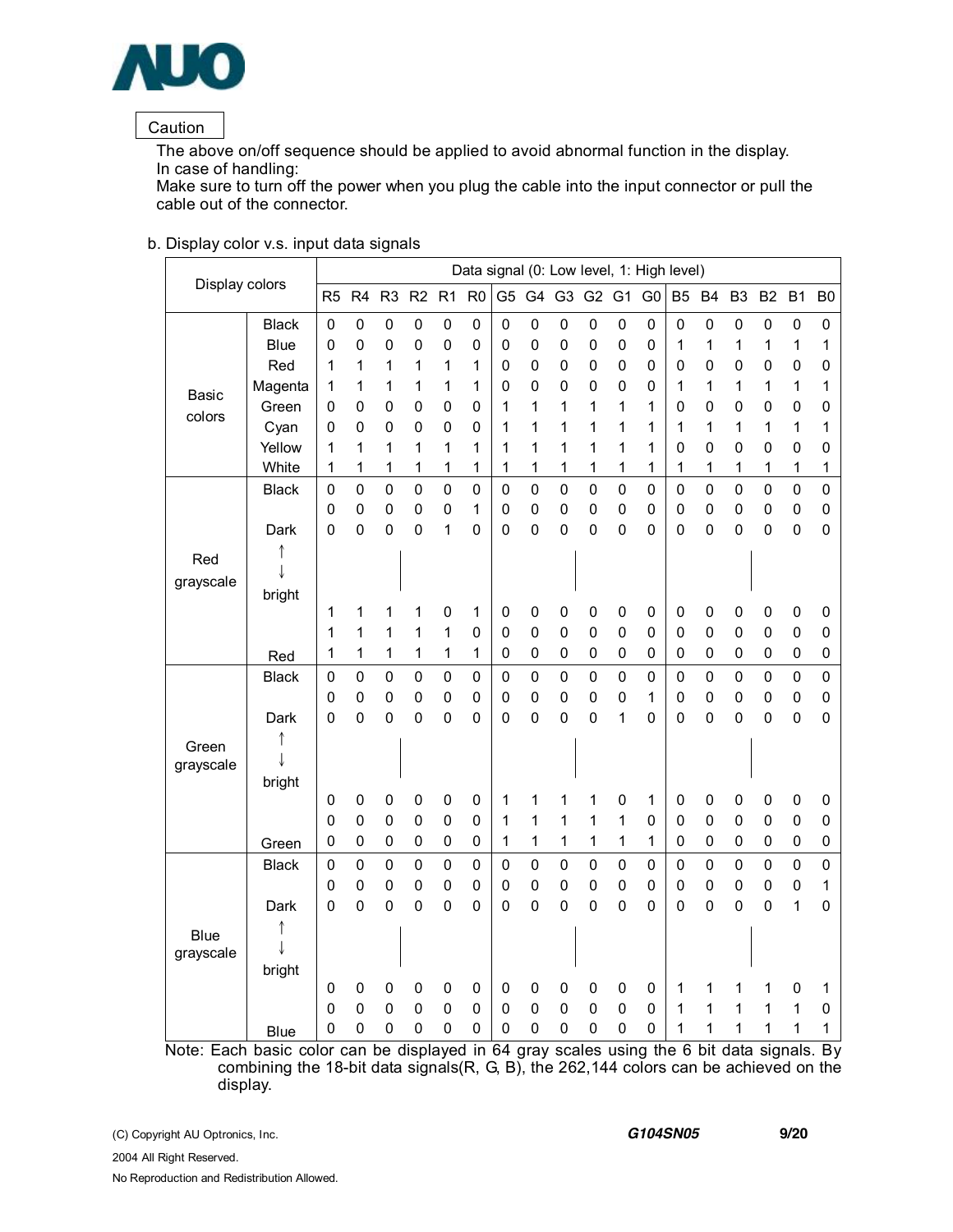

## c. Input signal timing

Timing diagrams of input signal are shown in Fig 2.

(1) Timing characteristics of input signals

(a) DE mode

| <b>Item</b>         | Symbol | Min. | Typ. | Max. | Unit       | Remark |
|---------------------|--------|------|------|------|------------|--------|
| Clock frequency     | Fck    | 38   | 40   | 48   | <b>MHz</b> |        |
| Horizontal blanking | Thb1   | 50   | 256  | 500  | Clk        |        |
| Vertical blanking   | Tvb1   | 10   | 28   | 150  | Th         |        |

### (b) HV mode

| <b>Item</b>             | <b>Symbol</b> | Min. | Typ. | Max. | Unit       | <b>Remark</b> |
|-------------------------|---------------|------|------|------|------------|---------------|
| Clock frequency         | Fck           | 38   | 40   | 48   | MHz        |               |
| Hsync period            | Th            | 850  | 1056 | 1300 | <b>CIK</b> |               |
| Hsync pulse width       | Thw           | 10   | 128  | ۰    | <b>CIK</b> |               |
| Hsync front porch       | Thf           | 15   | 40   | ۰    | <b>CIK</b> |               |
| Hsync back porch        | Thb           | 10   | 88   | ۰    | <b>Clk</b> |               |
| Hsync blanking          | Thb1          | 50   | 256  | 500  | <b>CIK</b> |               |
| Vsync period            | Tv            | 610  | 628  | 750  | Th         |               |
| Vsync pulse width       | Tvw           | 1    | 4    | ۰    | Th         |               |
| Vsync front porch       | Tvf           | 0    | 1    | ۰    | Th         |               |
| Vsync blanking          | Tvb1          | 10   | 28   | 150  | Th         |               |
| Hsync/Vsync phase shift | Tvpd          | 2    | 320  |      | <b>Clk</b> |               |

| Item                     | Symbol | Value | Unit | <b>Description</b>                                                                                     |  |  |  |
|--------------------------|--------|-------|------|--------------------------------------------------------------------------------------------------------|--|--|--|
| Horizontal display start | The    | 218   | Clk  | falling edge of Hsync, counting<br>After<br>218clk, then getting valid data from 219th<br>Iclk's data. |  |  |  |
| Vertical display start   | Tve    | 25    | Th   | After falling edge of Vsync, counting 25th,<br>then getting 26th Th's data.                            |  |  |  |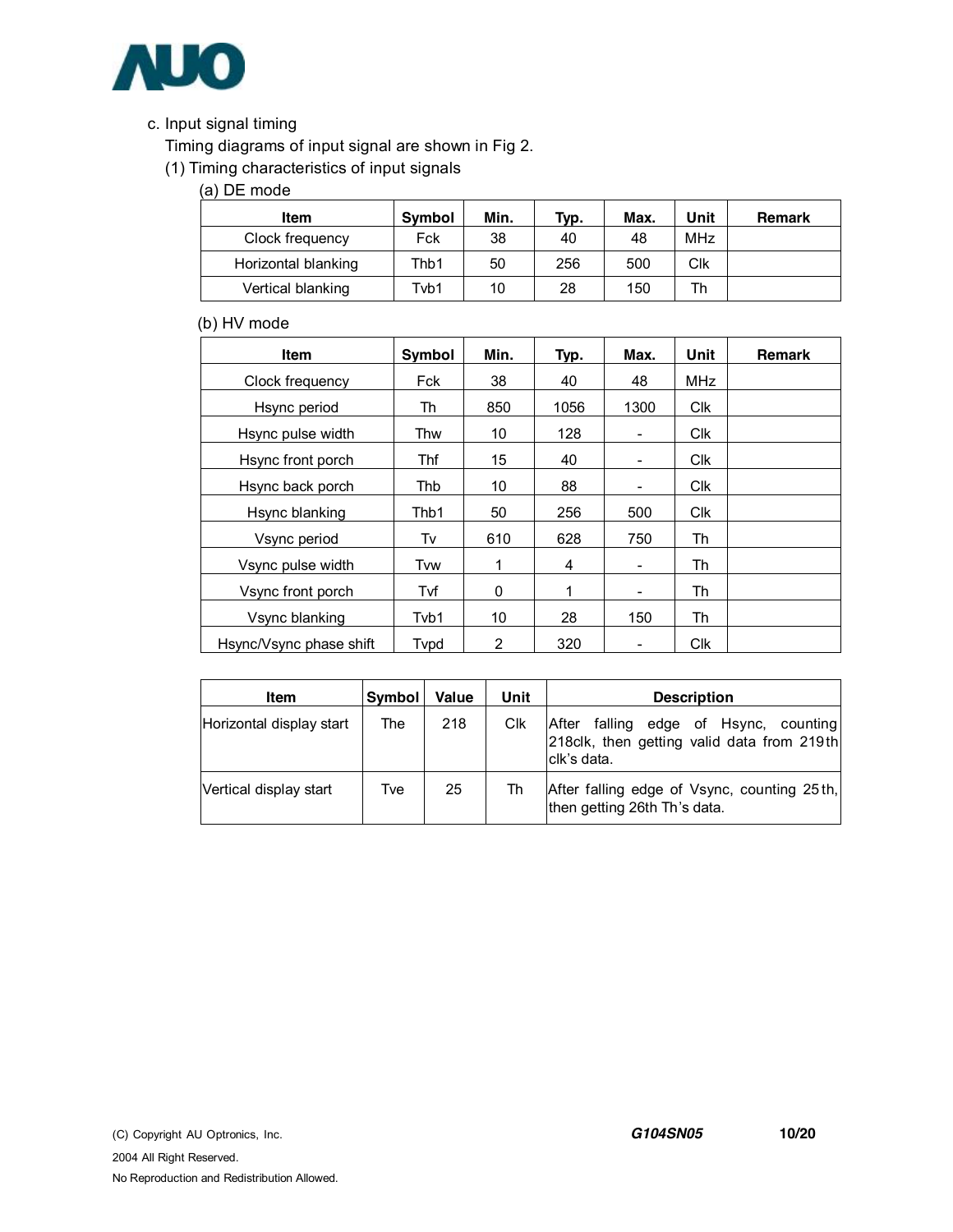

### (2) The timing condition of LVDS

| <b>Item</b>                   | Symbol     | Min. | Typ.                     | Max. | Unit |
|-------------------------------|------------|------|--------------------------|------|------|
| The differential level        | <b>VID</b> | 0.1  | $\overline{\phantom{0}}$ | 0.6  |      |
| The common mode input voltage | VIC        | VID  | $\overline{\phantom{0}}$ | VID  |      |
| The input setup time          | tsu1       | 500  |                          |      | ps   |
| The input hold time           | th1        | 500  | -                        |      | рs   |





#### d. Display position

| D(1,1)       | D(2,1)   | . | D(X,1)    | . | D(799,1)   | D(800,1)    |
|--------------|----------|---|-----------|---|------------|-------------|
| D(1,2)       | D(2,2)   | . | D(X,2)    | . | D(799,2)   | D(800,2)    |
|              |          | . |           | . |            |             |
| D(1,Y)       | D(2,Y)   | . | D(X,Y)    | . | D(799,Y)   | D(800,Y)    |
|              |          | . |           | . |            |             |
| D(1,599)     | D(2,599) | . | D(X, 599) | . | D(799,599) | D(800, 599) |
| D( $1,600$ ) | D(2,600) | . | D(X, 600) | . | D(799,600) | D(800,600)  |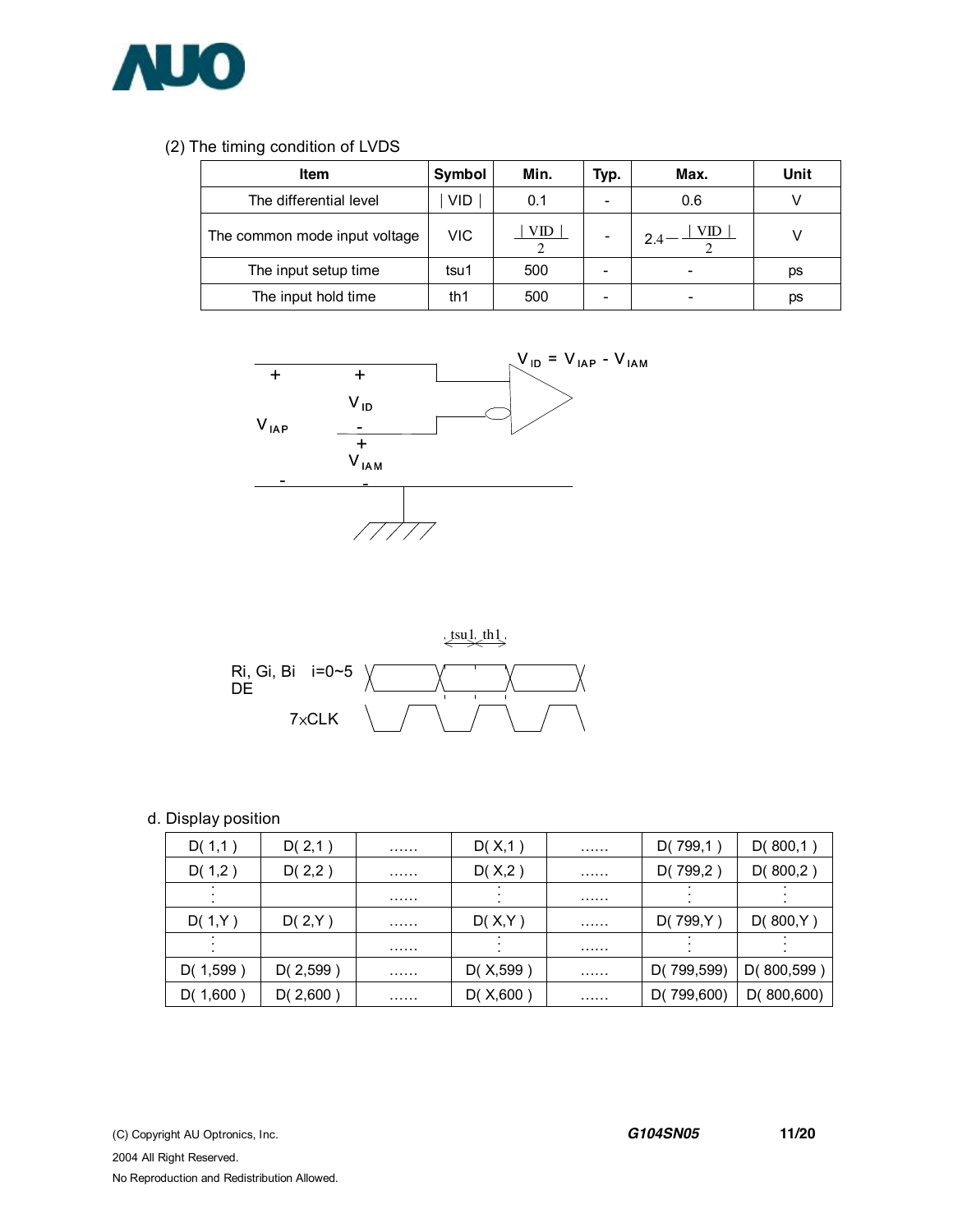

#### e. Backlight driving conditions

| <b>Parameter</b>      | Symbol                  | Min. | Typ.   | Max.                         | Unit            | <b>Remark</b>    |
|-----------------------|-------------------------|------|--------|------------------------------|-----------------|------------------|
| Lamp voltage          | $V_L$                   |      | 420    |                              | Vrms            | Note 1           |
| Lamp current          | IL.                     | 33   | 36     | 39                           | mArms           | Note 1           |
| Power consumption     | $P_L$                   |      | 15.12  | $\qquad \qquad \blacksquare$ | W               | Note 2           |
| Lamp starting voltage | $\mathsf{V}_\mathsf{S}$ | -    | -      | -                            |                 | $T = 0^{\circ}C$ |
|                       |                         |      | 1700   | $\overline{\phantom{0}}$     | <b>Vrms</b>     | $T = 25^{\circ}$ |
| Frequency             | $F_{L}$                 | 50   | 55     | 60                           | KH <sub>z</sub> | Note 3           |
| Lamp life time        | ட                       |      | 50,000 | -                            | Hr              | Note 1, 4        |

Note 1: T=  $25^{\circ}$ C, I<sub>L</sub> = 6mA/Lamp (Total 6 lamps)

- Note 2: Inverter should be designed with the characteristic of lamp. When you are designing the inverter, the output voltage of the inverter should comply with the following conditions.
	- (1) The area under the positive and negative cycles of the waveform of the lamp current and lamp voltage should be area symmetric (the symmetric ratio should be larger than 90%).
	- (2) There should not be any spikes in the waveform.
	- (3) The waveform should be sine wave as possible.
	- (4) Lamp current should not exceed the maximum value within the operating Temperature (It is prohibited to over the maximum lamp current even if operated in The non-guaranteed temperature). When lamp current over the maximum value for a long time, it may cause fire. Therefore, it is recommend that the inverter should have the current limited circuit.
- Note 3: Lamp frequency may produce interference with horizontal synchronous frequency and this may cause line flow on the display. Therefore lamp frequency shall be detached from the horizontal synchronous frequency and its harmonics as far as possible in order to avoid interference.

Note 4: Brightness ( $I_L$ =6mA/Lamp) to be decrease to the 50% of the initial value.

Note 5:

| Pin no. | Symbol | <b>Function</b>          | Remark            |
|---------|--------|--------------------------|-------------------|
|         |        | CCFL power supply (H.V.) | Cable color: Pink |
|         |        | CCFL power supply (H.V.) | Cable color: Pink |
|         |        |                          |                   |

CN2~4 connector (backlight): JST BHR-03VS-1

Mating connector: JST SM03(4.0)B-BHS-1-TB

#### CN5 connector (backlight): JST BHSR-02VS-1

| Pin no. | Symbol | <b>Function</b>         | <b>Remark</b>      |
|---------|--------|-------------------------|--------------------|
|         |        | CCFL power supply (GND) | Cable color: White |
|         |        | CCFL power supply (GND) | Cable color: Pink  |

Mating connector: JST SM02B-BHSS-1-TB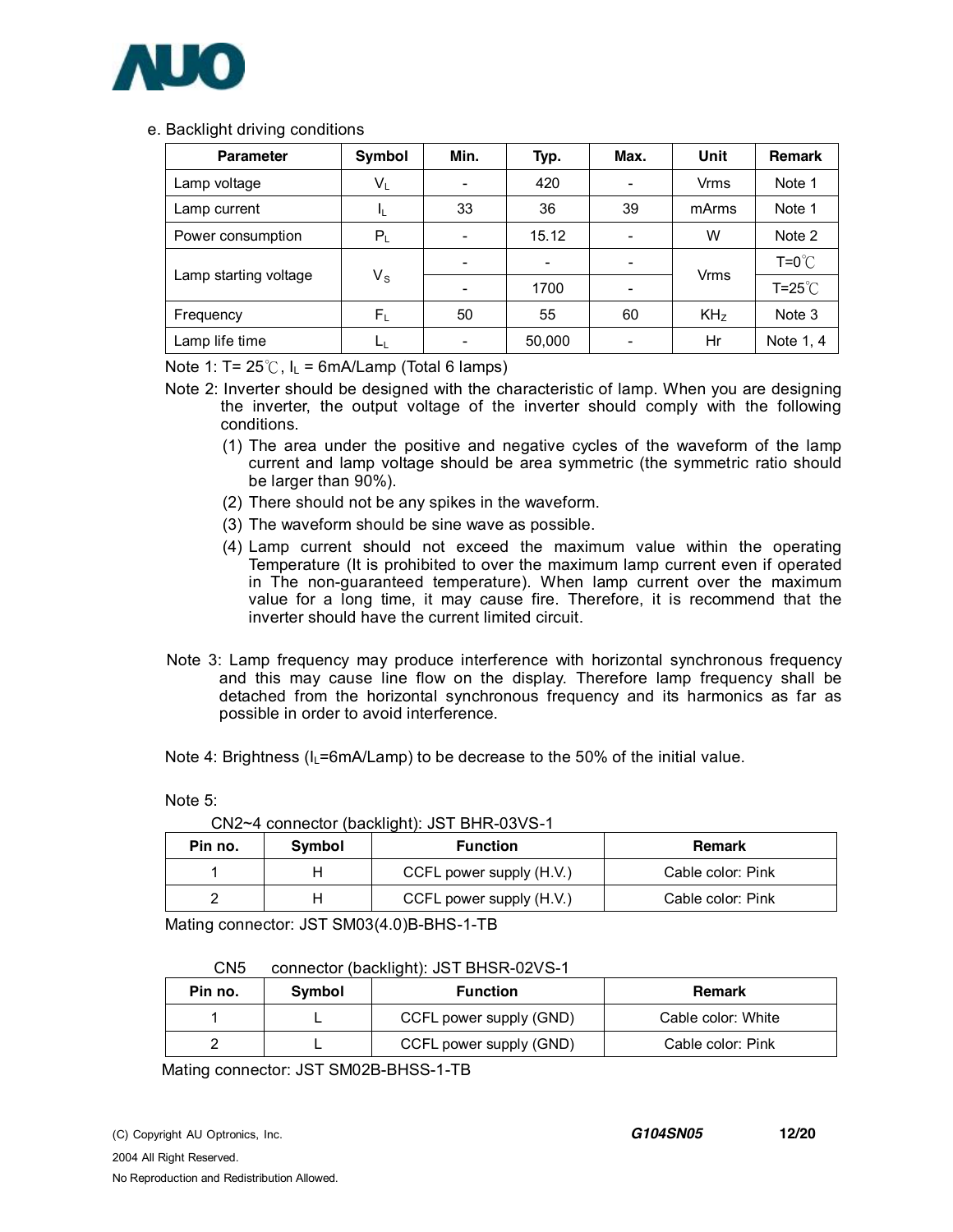

# **C. Optical specifications (Note 1, Note 2)**

| Item                    | Symbol     | <b>Condition</b>     | <b>Specification</b> |                          |                          | Unit | <b>Remark</b> |
|-------------------------|------------|----------------------|----------------------|--------------------------|--------------------------|------|---------------|
|                         |            |                      | Min.                 | Typ.                     | Max.                     |      |               |
| Response time           |            |                      |                      |                          |                          |      |               |
| Rising time             | Tr         | $\theta = 0^{\circ}$ |                      | 10                       | 20                       | ms   | Note 4        |
| Falling time            | <b>Tf</b>  |                      |                      | 25                       | 30                       |      |               |
| Contrast ratio          | CR         | $\theta = 0^{\circ}$ | 400                  | 500                      | $\overline{\phantom{a}}$ |      | Note 3,5      |
| Viewing angle           |            |                      |                      |                          |                          |      |               |
| Top                     |            |                      |                      | 40                       |                          |      |               |
| <b>Bottom</b>           |            | $CR \ge 10$          |                      | 60                       | -                        | deg. | Note $3,6$    |
| Left                    |            |                      |                      | 60                       |                          |      |               |
| Right                   |            |                      |                      | 60                       | -                        |      |               |
| <b>Brightness</b>       | $Y_L$      | $\theta = 0^{\circ}$ | 1200                 | 1500                     | $\overline{\phantom{0}}$ | nit  | Note 3,7,8,9  |
|                         | Wx         |                      | 0.290                | 0.320                    | 0.350                    |      | Note 3,8,9    |
| Color chromaticity(CIE) | Wy         | $\theta = 0^{\circ}$ | 0.300                | 0.330                    | 0.360                    |      |               |
|                         | Rx         |                      | TBD                  | TBD                      | TBD                      |      |               |
|                         | Ry         |                      | <b>TBD</b>           | TBD                      | TBD                      |      |               |
|                         | Gx         |                      | <b>TBD</b>           | <b>TBD</b>               | <b>TBD</b>               |      |               |
|                         | Gy         |                      | <b>TBD</b>           | <b>TBD</b>               | TBD                      |      |               |
|                         | Bx         |                      | <b>TBD</b>           | TBD                      | TBD                      |      |               |
|                         | By         |                      | <b>TBD</b>           | TBD                      | TBD                      |      |               |
| White uniformity        | $\delta$ w |                      |                      | $\overline{\phantom{a}}$ | 1.3                      |      | Note 3,9,10   |

Note 1: Ambient temperature = 25℃.

Note 2: To be measured in dark room after backlight warm up 30 minutes.

Note 3: To be measured with a viewing cone of 1°by Topcon luminance meter BM-5A.

Note 4: Definition of response time:

The output signals of BM-7 are measured when the input signals are changed from "Black" to "White" (falling time) and from "White" to "Black" (rising time), respectively. The response time means the interval between the 10% and 90% of amplitudes. Refer to figure as below.

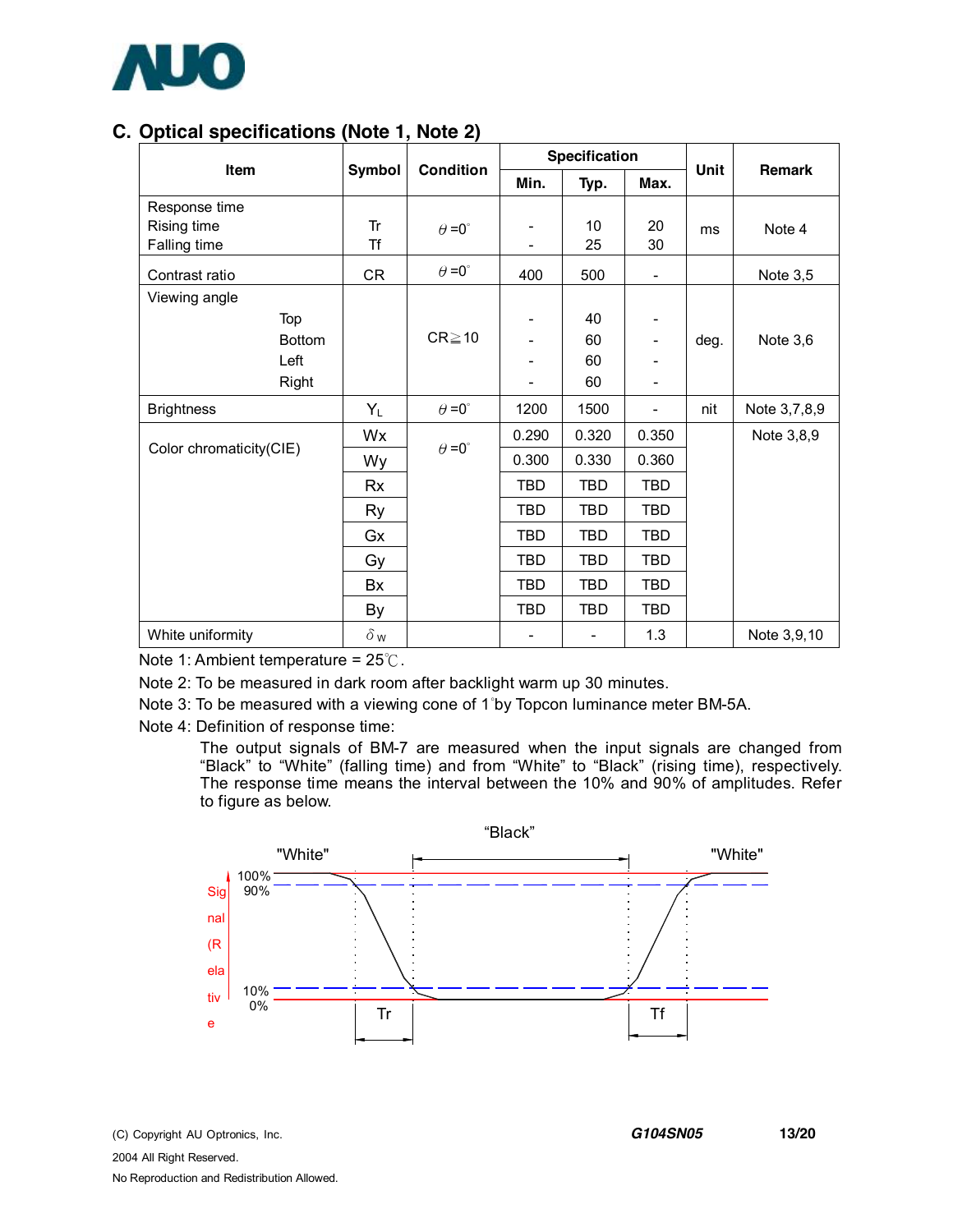

 Note 5. Definition of contrast ratio: Contrast ratio is calculated with the following formula. Contrast ratio (CR)= Luminance on the white raster Luminance on the black raster

Note 6: Definition of viewing angle:



Note 7: Definition of the 5 points (from A to E) on panel, refer to figure as below



# Note 8: Definition of brightness: To measure at center point of the screen (C) (After light up 20 minutes)

Note 9: Driving conditions for CCFL: I<sub>L</sub>=6 mA, 55KHz Frequency

Note 10: Definition of white uniformity:

 $\delta w =$ Maximum Luminance of five points (brightness) Minimum Luminance of five points (brightness)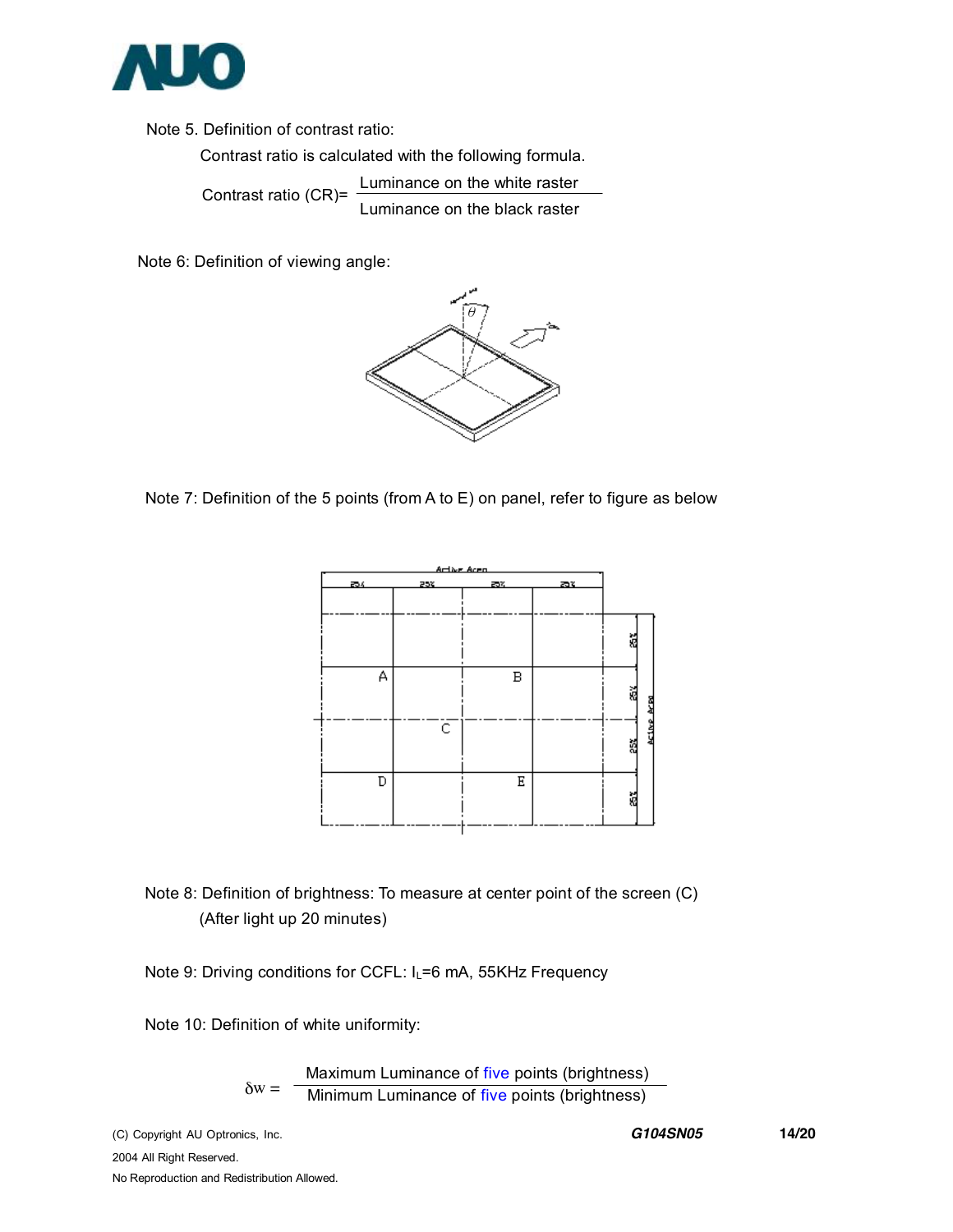

# **D. Reliability test items (Tentative)**

| Test tem                                      | <b>Test Condition</b>                                                                                               |              |
|-----------------------------------------------|---------------------------------------------------------------------------------------------------------------------|--------------|
| High temperature storage                      | 60°C, 240Hrs                                                                                                        | Note 1, 2, 3 |
| Low temperature storage                       | $-20^{\circ}$ C, 240Hrs                                                                                             | Note 1, 2, 3 |
| High temperature & high<br>humidity operation | 40℃, 90%RH, 240Hrs<br>(No condensation)                                                                             | Note 1, 2, 3 |
| High temperature operation                    | 50℃, 240Hrs                                                                                                         | Note 1, 2, 3 |
| Low temperature operation                     | 0°C, 240Hrs                                                                                                         | Note 1, 2, 3 |
| Electrostatic discharge<br>(non-operation)    | 150 pF, 150 $\Omega$ , 10kV, 1 second, 9 position<br>on the panel, 10 times each place                              | Note 3       |
| Vibration<br>(non-operation)                  | 1.5G, $10H_z \sim 200H_z \sim 10H_z$<br>30 minutes for each Axis (X, Y, Z)                                          | Note 1, 2, 3 |
| Mechanical shock<br>(non-operation)           | 50G/20ms, ±X, ±Y, ±Z<br>half-Sin, one time                                                                          | Note 1, 2, 3 |
| Thermal shock<br>(non-operation)              | 1. -20℃±3℃30minutes<br>60℃±3℃30minutes<br>100 cycles<br>2.<br>3.<br>Temperature transition time within 5<br>minutes | Note 1, 2, 3 |

Note 1: Evaluation should be tested after storage at room temperature for one hour.

 Note 2: There should be no change which might affect the practical display function when the display quality test is conducted under normal operating condition.

Note 3: Judgement: 1. Function OK

2. No serious image quality degradation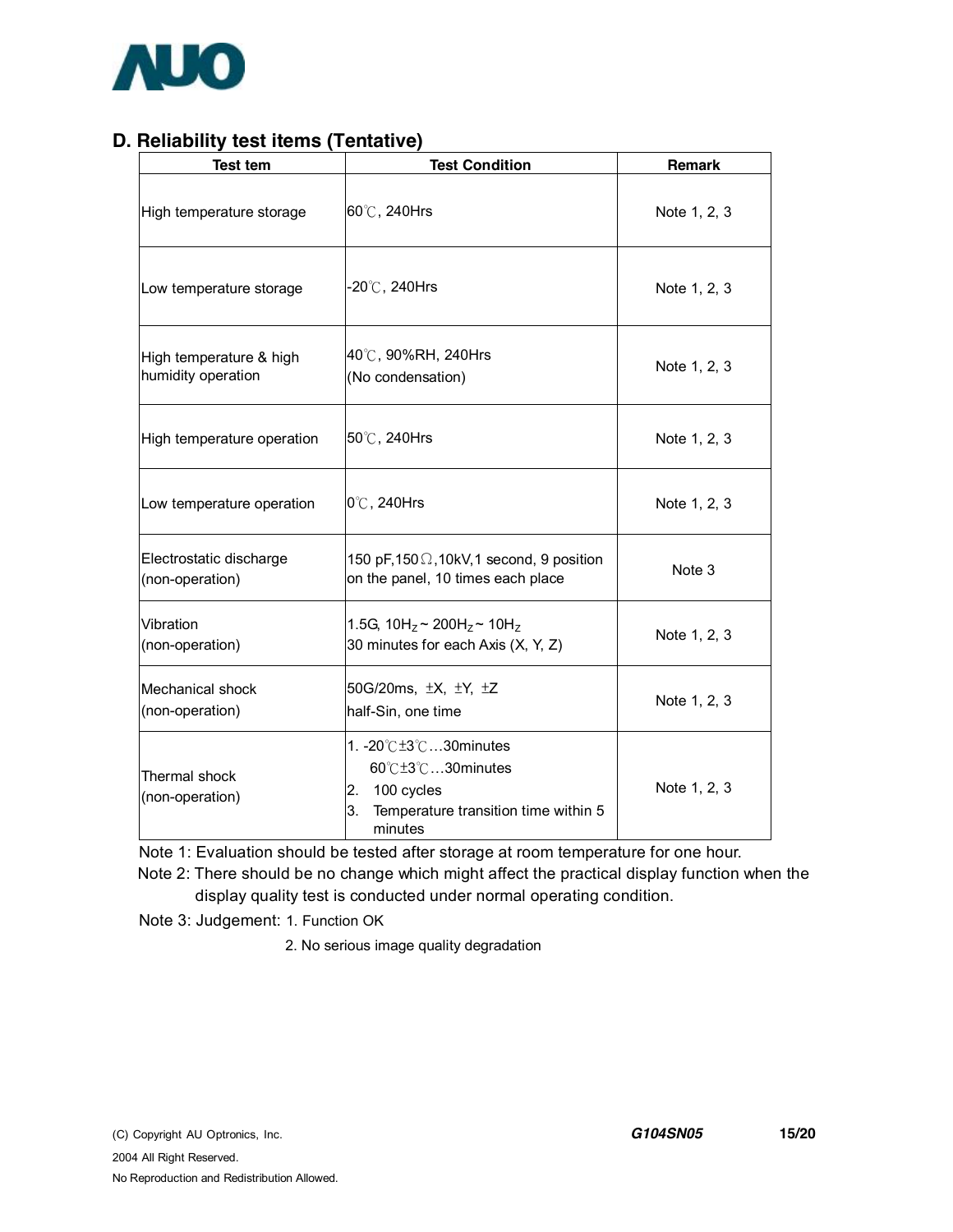

## **E. Display quality**

The display quality of the color TFT-LCD module should be in compliance with the AUO's OQC inspection standard.

## **F. Handling precaution**

The Handling of the TFT-LCD should be in compliance with the AUO's handling principle standard.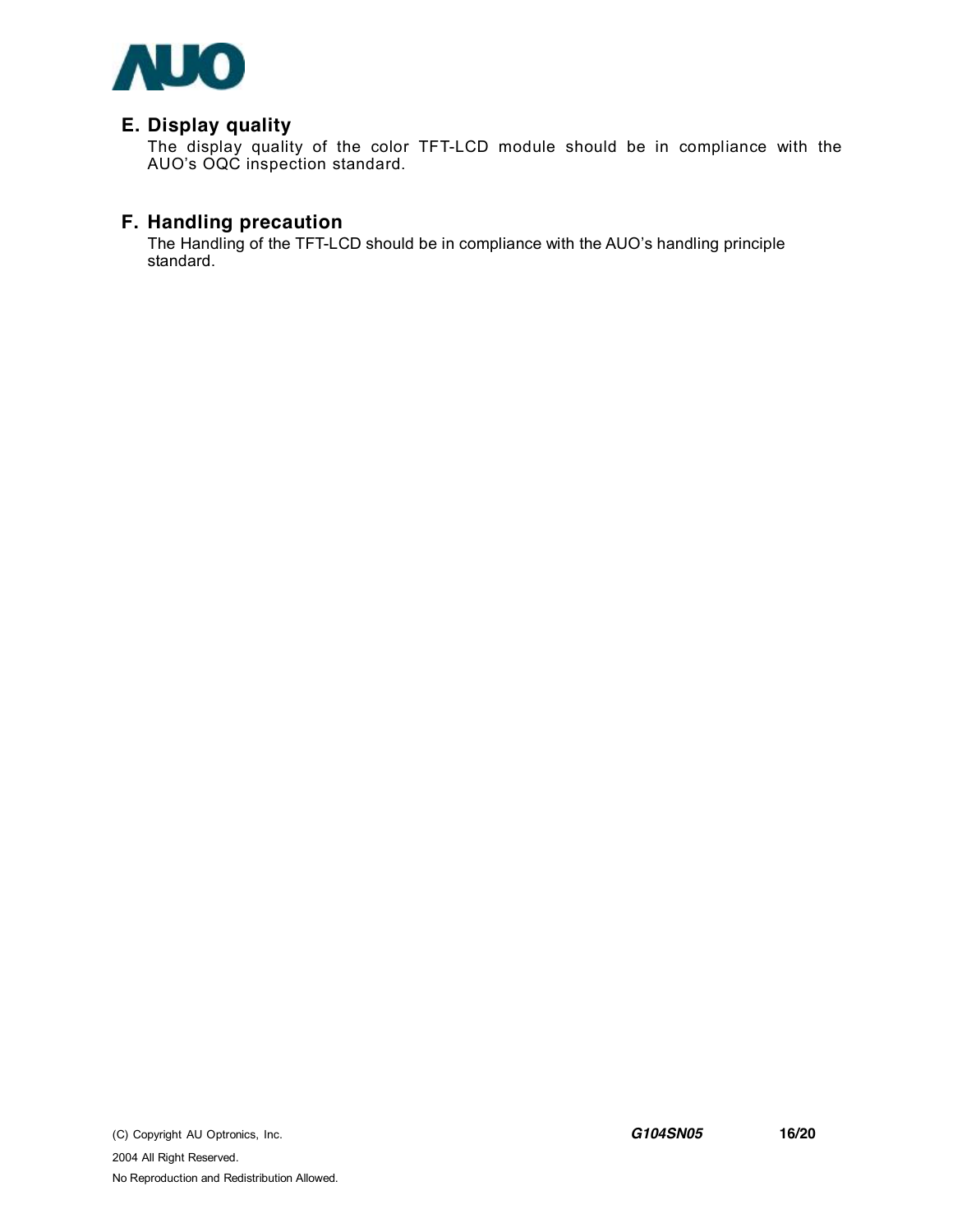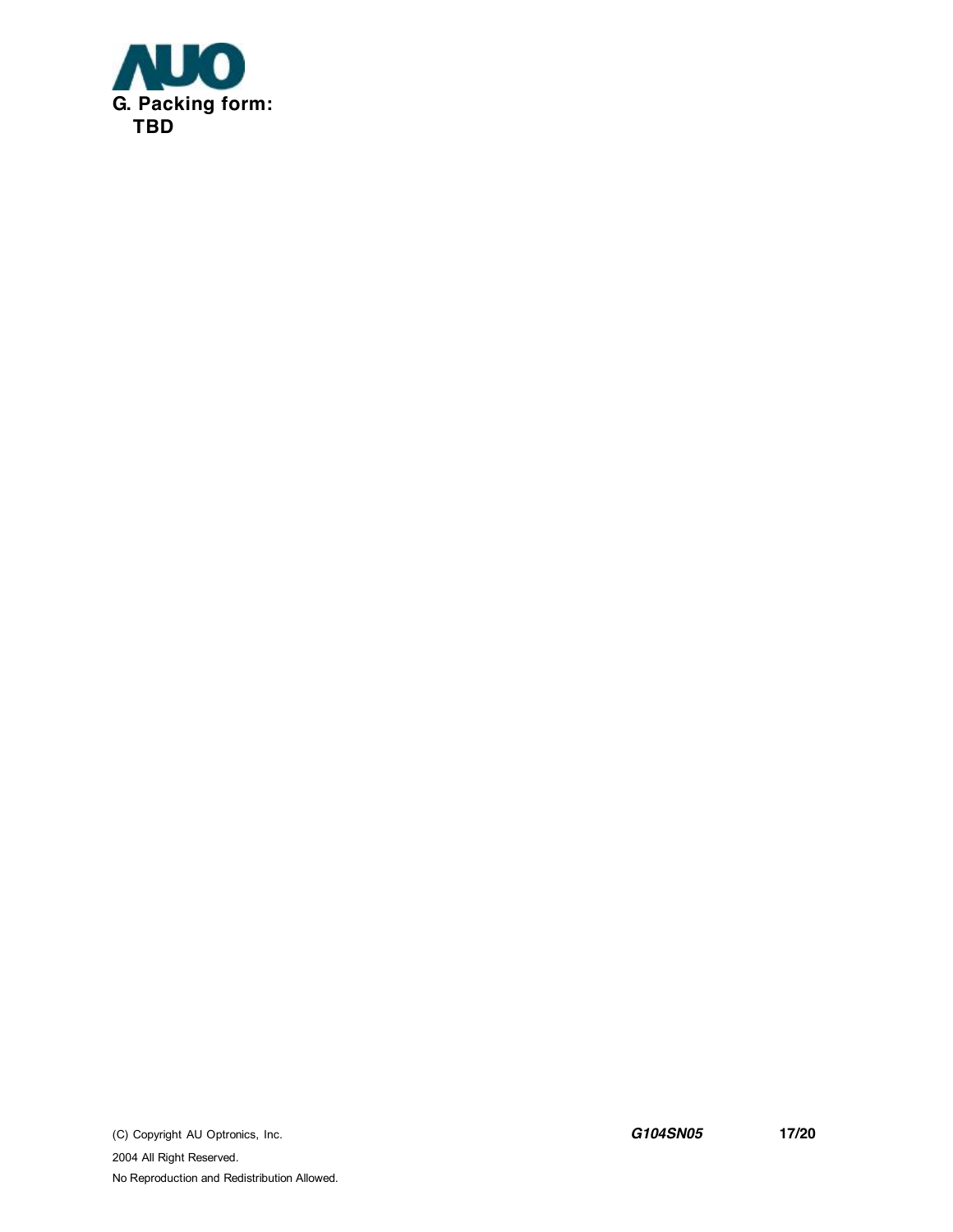

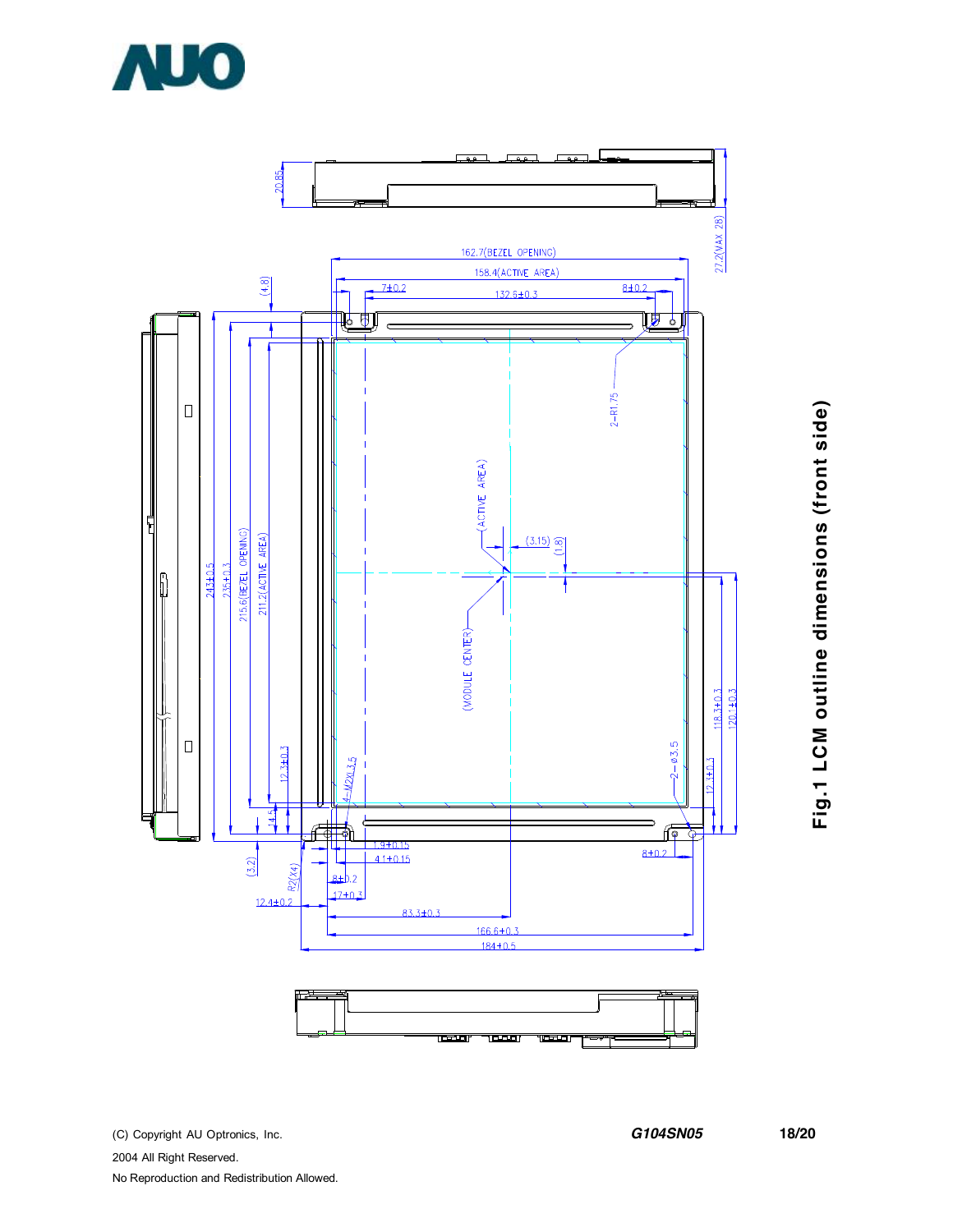



**Fig.2 L C** <u>Σ</u> **o utlin e dim e n sio n s**